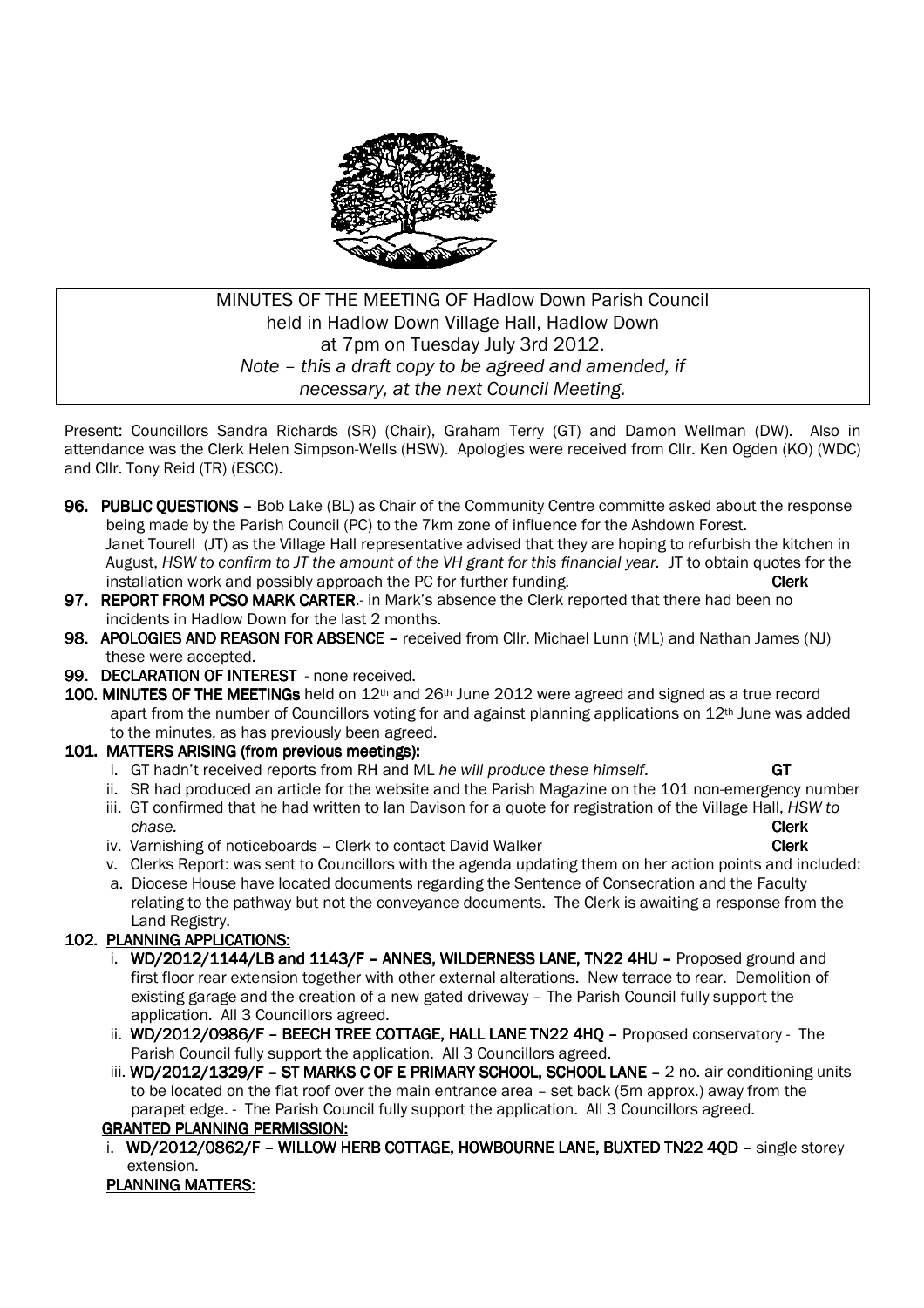i. The Clerk updated the meeting on a conversation she had with KO regarding the 7km zone of influence for the Ashdown Forest. The decision regarding the 7km has not yet been accepted by WDC and it is possible that it may be voted out. The extended boundary was introduced by officers at WDC. They are waiting to see what the Core Strategy inspector says in his report. KO recommended that the Community Centre (CC) committee wait till August to see what develops with the 7km boundary. SR has liaised with the Buxted PC Chair regarding their new hall planning application and updated the meeting on their discussion. Buxted PC are hoping to have a meeting with other PCs over the 7km zone. A discussion was held on whether the PC should send a letter to Cllr. Bob Standley, Chair of WDC regarding the 7km zone, it was agreed 2:1 to send the letter, *HSW and SR to draft.* Clerk/SR

#### Standing orders were suspended

 BL and JT asked that a copy of the letter be sent to them. The PC asked that they be copied in on CC correspondence. BL to produce article for the Parish Magazine updating on the CC project.

Standing orders were reinstated

- 103. REPORTS FROM CLLR. TONY REID, ESCC & CLLRS. KEN OGDEN and NORMAN BUCK WDC no reports received in their absence apart from KO's reported at point 102i
- 104. BANK RECONCILIATION: for June 2012 agreed and signed.

### 105. OTHER FINANCE MATTERS -

- i. Tender for play area and burial ground the Clerk updated the PC on the quotes received. It was agreed to award the play area contract to AJW Grounds Maintenance Services and the burial ground contract to Simply Landscapes, a review of work will be undertaken after 3 months.
- ii. Tender for fingerposts the Clerk updated the PC on the tenders received. All 3 companies raised that the paint work undertaken by the Village Maintenance Team wasn't very good and that the posts didn't need replacing. It was agreed to instruct Phil Anderson to do the work. *SR to take photos of the painted posts and Clerk to send with complaint letter to ESCC requesting they pay for the repainting of the 2 fingerposts they painted, Clerk to forward draft letter to Councillors for comment before sending*.

 $Clerk/SR$ 

- 106. REVIEW OF 2012/13 INCOME AND EXPENDITURE the PC went through the quarterly figures provided by the Clerk and discussed the forecast for 2012-13. The burial ground expenses will be a lot higher due to the contract having to be changed and the recent work that has been undertaken. The Clerks costs will be lower. The cost of the bus shelter isn't included in the forecast. It is likely that some money will need to be taken from reserves.
- 107. NEW COMMUNITY CENTRE GT advised that there is a meeting of the committee on  $5<sup>th</sup>$  July. It was requested that their meetings be held the week before a PC meeting in case anything then needs raising at the PC meeting, also that the issue of 7 Parish Councils planning to build new Village Halls be included in the Business Plan as this may affect the amount of business available.
- 108. PLAYING FIELD DRAINAGE GT questioned why the PC were discussing this as the Playing Field Committee manage the Playing Field. He confirmed that the committee have discussed the offer of extra top soil to help improve drainage, however they have other higher priority items. Concern was expressed that the Playing Field wouldn't be able to be used for a year. A couple of residents have raised concerns that ecological and environmental surveys would need to be undertaken, that there would be large lorry movement and that water run-off from the new soil would need to be considered. *SR to check the lease with the PC.* The Clerk reiterated that the PC own the Playing Field so they need to be conscious of their responsibilities. SR

#### Standing orders were suspended

BL advised that ecological and environmental surveys weren't required just a geotex survey for which he has received quotes of £2000 - £6000 and he is trying to obtain grants to cover this cost. A geotex survey has already being undertaken on the available topsoil. The PC questioned whether the topsoil would solve the drainage problem, BL confirmed that the geotex survey would answer this question. The soil would go in the football pitch area rather than covering the whole field.

Standing orders were reinstated

*GT* to raise with the Playing Field Committee and the Clerk will speak to planning department. **GT/Clerk** 

- 109. COUNCILLORS RESPONSIBILITIES allocation of responsibilities carried forward to the next meeting. SR to report on planning for the August meeting. The Clerk highlighted that a decision cannot be delegated to an individual Councillor although it can be delegated to the Clerk. The Clerk will email all consultations to Councillors prior to meetings.
- 110. FEEDBACK FROM CLERKS REVIEW SR updated the PC on the Clerks review. It was raised that the Councillors should pick up more of the work rather than the Clerk, to be discussed at the next meeting.
- 111. BUS SHELTER DW presented the design for the bus shelter and confirmed the quote of £1260, agreed by